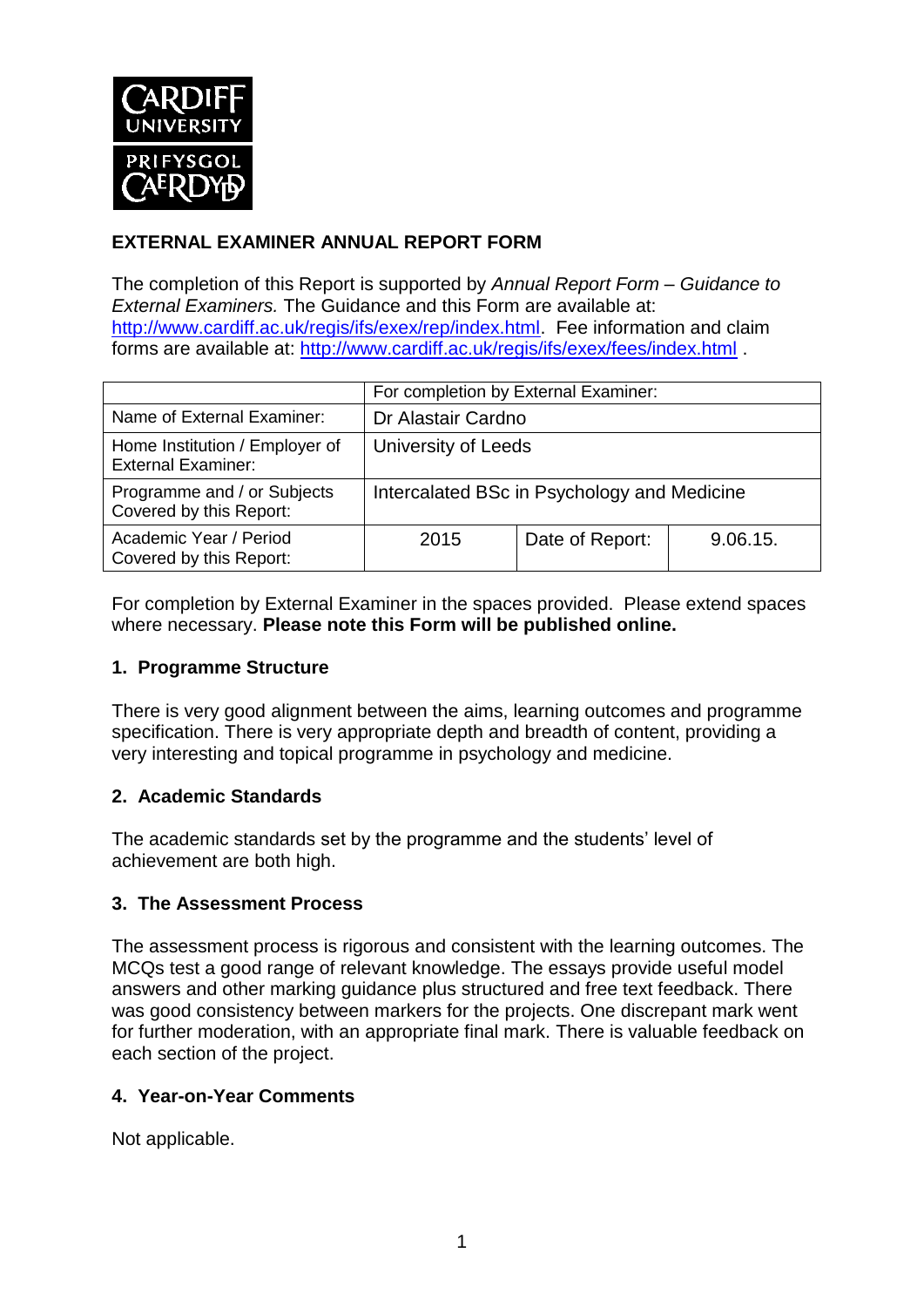## **5. Preparation / Induction Activity (for new External Examiners only)**

I had ready access to all relevant documents and was also able to discuss the programme with staff members, which provided further helpful clarification.

#### **6. Noteworthy Practice and Enhancement**

It is a particular strength that the programme in general, and the projects in particular, are linked to ongoing world-leading research within the Institute, optimising their quality and relevance.

### **7. Appointment Overview (for retiring External Examiners only)**

My appointment has been for a brief period during 2015, but I have been impressed by the quality of the programme and the supportiveness of the staff throughout.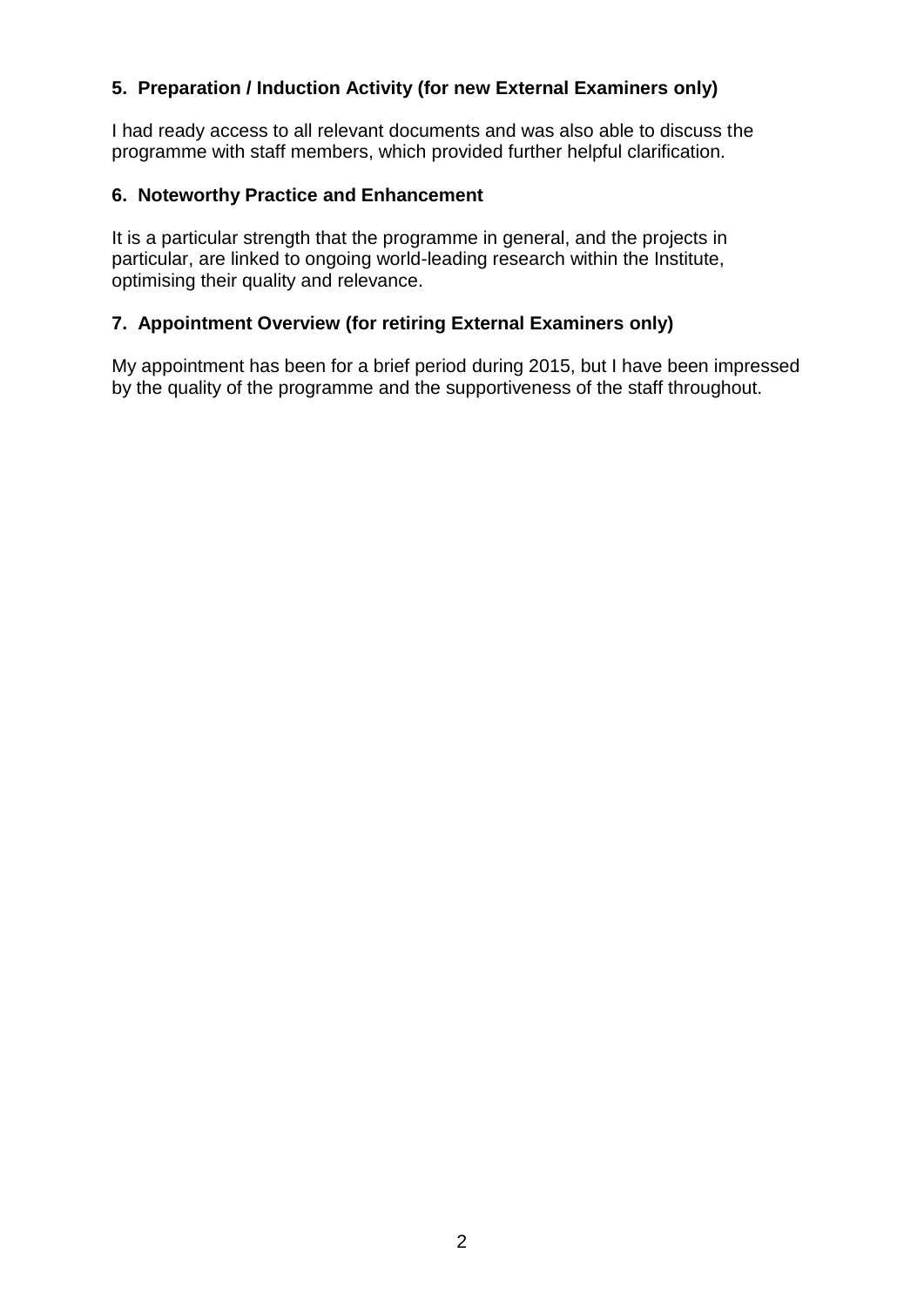# **8. Annual Report Checklist**

Please include appropriate comments within Sections 1-7 above for any answer of 'No'.

|                                              |                                                                                                                                                                                                                                                                                                    | <b>Yes</b><br>(Y) | <b>No</b><br>(N) | N/A<br>(N/A) |
|----------------------------------------------|----------------------------------------------------------------------------------------------------------------------------------------------------------------------------------------------------------------------------------------------------------------------------------------------------|-------------------|------------------|--------------|
| <b>Programme/Course Information</b>          |                                                                                                                                                                                                                                                                                                    |                   |                  |              |
| 8.1                                          | Did you receive sufficient information about the Programme and<br>its contents, learning outcomes and assessments?                                                                                                                                                                                 | y                 |                  |              |
| 8.2                                          | Were you asked to comment on any changes to the assessment<br>of the Programme?                                                                                                                                                                                                                    |                   |                  | n/a          |
| <b>Draft Examination Question Papers</b>     |                                                                                                                                                                                                                                                                                                    |                   |                  |              |
| 8.3                                          | Were you asked to approve all examination papers contributing<br>to the final award?<br>I saw the papers set by the Institute of Psychological Medicine.<br>There were further papers examined within the School of<br>Psychology. I only saw the marks for these, which was quite<br>appropriate. |                   | n                |              |
| 8.4                                          | Were the nature, spread and level of the questions appropriate?                                                                                                                                                                                                                                    | у                 |                  |              |
| 8.5                                          | Were suitable arrangements made to consider your comments?                                                                                                                                                                                                                                         | y                 |                  |              |
|                                              | <b>Marking Examination Scripts</b>                                                                                                                                                                                                                                                                 |                   |                  |              |
| 8.6                                          | Did you receive a sufficient number of scripts to be able to assess<br>whether the internal marking and classifications were appropriate<br>and consistent?                                                                                                                                        | y                 |                  |              |
| 8.7                                          | Was the general standard and consistency of marking<br>appropriate?                                                                                                                                                                                                                                | y                 |                  |              |
| 8.8                                          | Were the scripts marked in such a way as to enable you to see<br>the reasons for the award of given marks?                                                                                                                                                                                         | y                 |                  |              |
| 8.9                                          | Were you satisfied with the standard and consistency of marking<br>applied by the internal examiners?                                                                                                                                                                                              | y                 |                  |              |
| 8.10                                         | In your judgement, did you have the opportunity to examine a<br>sufficient cross-section of candidates' work contributing to the<br>final assessment?                                                                                                                                              | y                 |                  |              |
|                                              | <b>Coursework and Practical Assessments</b>                                                                                                                                                                                                                                                        |                   |                  |              |
| 8.11                                         | Was the choice of subjects for coursework and / or practical<br>assessments appropriate?                                                                                                                                                                                                           | y                 |                  |              |
| 8.12                                         | Were you afforded access to an appropriate sample of<br>coursework and / or practical assessments?                                                                                                                                                                                                 | У                 |                  |              |
| 8.13                                         | Was the method and general standard of assessment<br>appropriate?                                                                                                                                                                                                                                  | y                 |                  |              |
| 8.14                                         | Is sufficient feedback provided to students on their assessed<br>work?                                                                                                                                                                                                                             | y                 |                  |              |
| <b>Clinical Examinations (if applicable)</b> |                                                                                                                                                                                                                                                                                                    |                   |                  |              |
| 8.15                                         | Were satisfactory arrangements made for the conduct of clinical<br>assessments?                                                                                                                                                                                                                    |                   |                  | n/a          |
| <b>Sampling of Work</b>                      |                                                                                                                                                                                                                                                                                                    |                   |                  |              |